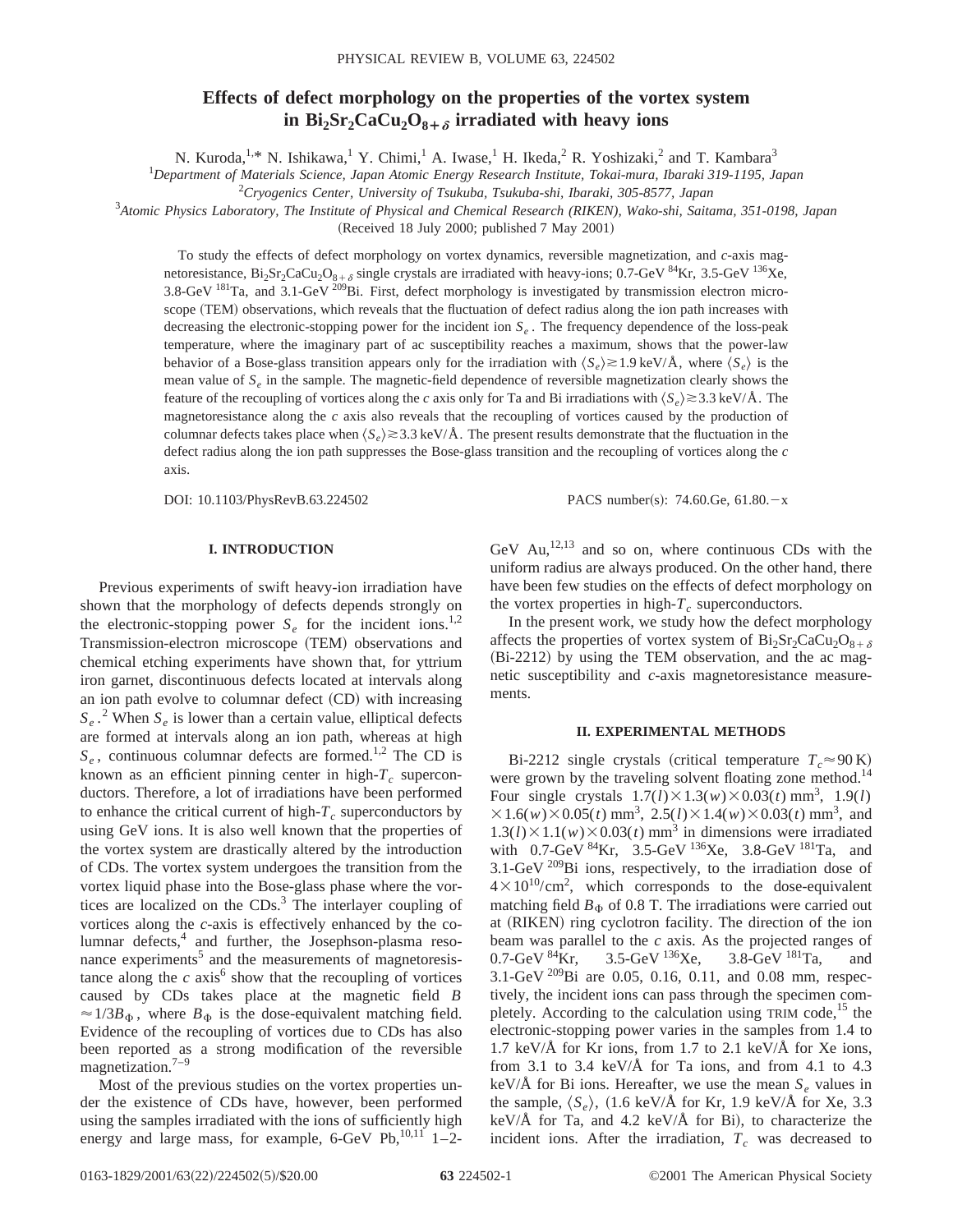87–89 K. These samples were used for the magnetic and the electrical-resistivity measurements. The temperature dependence of the ac magnetic susceptibility  $\chi = \chi' - i\chi''$  was measured under the ac magnetic field  $H_{ac} \sin(2\pi f t)$  and the dc magnetic field  $B_{ex}$ . The amplitude of the ac magnetic field  $H_{ac}$  was 0.5 Oe, and the range of the frequency  $f$  was  $100 \text{ Hz} \le f \le 35 \text{ kHz}$ . The relation between the frequency and the loss-peak temperature  $T_p$  at which  $\chi''$  became maximum was investigated at  $B_{ex} = 0.3T < B_{\Phi}$ . The field dependence of the reversible magnetization was investigated at 72 K by using a superconducting quantum interference device (SQUID) magnetometer. The magnetic field dependence of *c*-axis resistivity was measured by a four-probe ac method using a lock-in amplifier at a low frequency of 15.3 Hz and a current of 1 mA in the temperature range 72–78 K. To perform the resistivity measurements, the surfaces of the samples were cleaved after the magnetic measurements, and two gold pads were deposited on each surface. The silver leads were attached on the gold pads using silver epoxy, and then the samples were annealed at  $400^{\circ}$ C for 1 min. The resulting contact resistances were less than  $3 \Omega$ . In all measurements, the dc and ac magnetic fields were applied parallel to the *c* axis of the sample. To investigate the defect morphology, several other crystals with the thickness less than the stopping range of the incident ion were also irradiated for TEM observations. The irradiation doses were 2  $\times10^{10}/\text{cm}^2$  for Kr, Ta, and Bi irradiations, and 4  $\times 10^{10}/\text{cm}^2$  for Xe irradiation. The TEM observations were carried out with the view direction parallel to the ion path.

#### **III. RESULTS AND DISCUSSION**

#### **A. TEM observation of defects**

Figures  $1(a)$ – $1(d)$  show the TEM images for the sample irradiated with  $0.7$ -GeV <sup>84</sup>Kr( $\langle S_e \rangle \approx 1.6$  keV/Å) ions, 3.5-GeV  $^{136}$ Xe( $\langle S_e \rangle \approx 1.9$  keV/Å) ions, 3.8-GeV  $^{181}$ Ta( $\langle S_e \rangle$  $\approx$  3.3 keV/Å) ions, and 3.1-GeV <sup>209</sup>Bi( $\langle S_e \rangle \approx$  4.2 keV/Å) ions, respectively. As shown in Figs.  $1(a) - 1(d)$ , the size of defects becomes larger with increasing  $\langle S_e \rangle$ . The TEM image for the sample irradiated with Kr ions shows a strong fluctuation in the radius of defects in an *ab* plane, as shown in Fig.  $1(a)$ . On the other hand, the TEM image for the sample irradiated with Bi ions shows an almost constant radius of defects, as shown in Fig. 1(d). Figures  $2(a)-2(d)$ show the distribution of the radius of defects in an *ab* plane for Kr, Xe, Ta, and Bi irradiation, respectively. The defect radius  $R \pm \Delta R$  is 2.0 $\pm$ 1.2 nm for Kr, 2.6 $\pm$ 0.8 nm for Xe,  $3.6\pm0.5$  nm for Ta, and  $4.9\pm0.5$  nm for Bi, where  $\Delta R$  is the standard deviation of the distribution. The radius increases with increasing  $\langle S_e \rangle$  of the incident ion. The smaller the value of  $\langle S_e \rangle$ , the wider is the distribution of radius of the defects, i.e., for Kr and Xe ion irradiation, the radii of defects in an *ab* plane distribute more widely than for Ta and Bi ion irradiations. As the distribution of defect radius in an *ab* plane means the fluctuation in the defect radius along the ion path, Fig. 2 indicates that the defect radius for Kr and Xe irradiations strongly fluctuates along the ion path. On the other hand, for Ta or Bi irradiation, the defect is an almost



FIG. 1. Typical TEM images with the view direction parallel to the ion tracks ( $\parallel c$ ), for Bi-2212 irradiated (a) with 0.7-GeV  $^{84}$ Kr ions, (b)  $3.5$ -GeV  $^{136}$ Xe ions, (c)  $3.8$ -GeV  $^{181}$ Ta ions, and (d) with  $3.1$ -GeV  $^{209}$ Bi ions.

continuous column with a nearly uniform radius along the ion path. The ratio  $\Delta R/R$  represents the degree of the fluctuation of defect radius. The  $\Delta R/R$  value near 1.0 means the strong fluctuation of defect radius. The value of  $\Delta R/R$  is 0.60 for Kr, 0.31 for Xe, 0.14 for Ta, and 0.10 for Bi irradiation, indicating that the fluctuation in the radius of defect along ion path increases with decreasing  $\langle S_e \rangle$ .



FIG. 2. Distribution of the radius of defects in an *ab* plane, obtained by TEM observation,  $(a)$  for Kr,  $(b)$  for Xe,  $(c)$  for Ta, and (d) for Bi irradiation.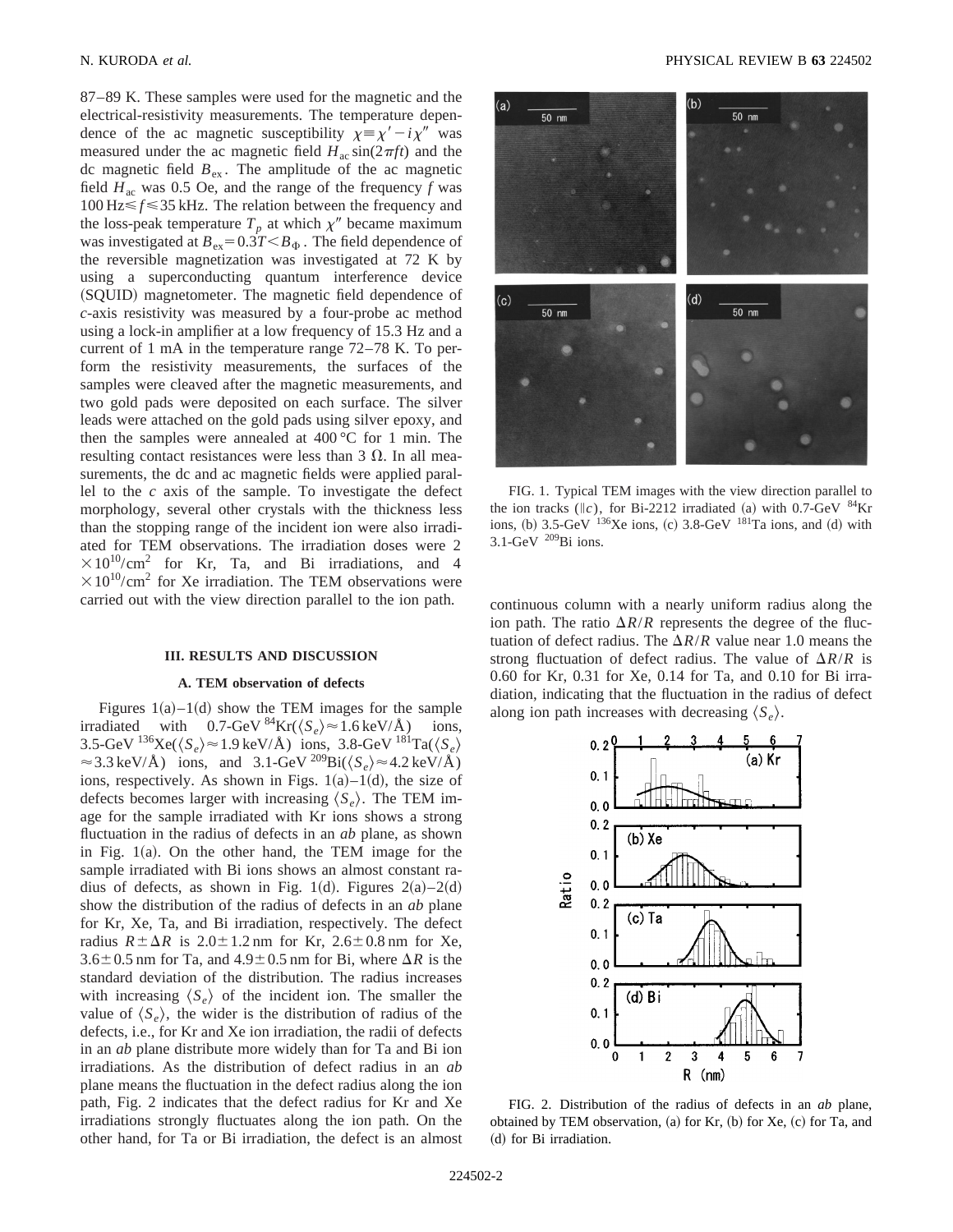

FIG. 3. *f* versus  $T_p - T_g$  on a log-log plot, for Kr (closed circles), for Xe (closed squares), for Ta (open circles), and for Bi (open triangles) irradiation, where  $f$  is the frequency of ac magnetic field,  $T_p$  the loss-peak temperature where  $\chi''$  shows the maximum.  $T_g$  is the glass temperature that is chosen so that the plot can show a straight line. The inset shows a typical temperature dependence of  $\chi'$  and  $\chi''$  (for Bi-2212 irradiated with Ta ions at  $f = 2.5$  kHz and  $B_{\text{ex}}=0.3$  T).

#### **B. Effect of defect morphology on vortex dynamics**

In Fig. 3, the relation between *f* and  $T_p - T_g$  is shown on a log-log plot. Here  $f$  is the frequency of the ac field,  $T_p$  the loss-peak temperature where the imaginary part of the ac susceptibility  $\chi''$  shows a maximum, and  $T_g$  the glass temperature that is determined so that the log-log plot can show a straight line. The inset of the figure shows the typical temperature dependence of  $\chi'$  and  $\chi''$  for a Ta irradiated sample at  $f = 2.5$  kHz and  $B_{ex} = 0.3$  T. The figure shows the powerlaw behavior of  $f \sim (T_p - T_g)^n$  as expected from the glass transition of the vortex system.<sup>16,17</sup> Figures  $4(a)$ –4(c) show the value of *n*, given by the slope of the  $\ln f - \ln(T_p - T_g)$  plot, the value of  $T_g$ , and the value of  $\Delta R/R$  as a function of  $\langle S_e \rangle$  for incident ions. The exponent *n* is  $3.1 \pm 0.3$  for Xe irradiation,  $3.9\pm0.4$  for Ta irradiation, and  $4.3\pm0.3$  for Bi irradiation, showing a universal power law for these three types of irradiations. The values of *n* for Xe, Ta, and Bi irradiations are close to the Bose-glass exponent  $n \equiv [v'(z'-2)]$  of 3.5-4.5 obtained from the numerical simulations<sup>18</sup> and 3.2  $(z' = 4.9$ and  $v' = 1.1$ ) obtained from the I–V scaling analysis for the highly anisotropic  $Ti<sub>2</sub>Ba<sub>2</sub>CaCu<sub>2</sub>O<sub>8</sub>$  (Tl-2212) with  $CDs<sup>19</sup>$ where  $v'$  is the static critical exponent, and  $z'$  the dynamic critical exponent. This result indicates that the Bose-glass transition occurs due to the introduction of CDs for Xe, Ta, and Bi irradiations. For Kr irradiation, however, a quite different exponent  $n=9.6\pm1.9$  is obtained, showing the vortex dynamics different from the Bose-glass one. At  $\langle S_e \rangle$  $\approx$  1.6 keV/Å, the exponent *n* suddenly increases from 3.1 to 9.6, and  $T_g$  decreases abruptly from 67 to 60 K. This strange behavior of the exponent *n* at  $\langle S_e \rangle \approx 1.6 \text{ keV/A}$  is accompanied by the rapid increase in the value of  $\Delta R/R$ , resulting from the change in the morphology of defect. From TEM observation, we can expect that for the Kr irradiation, the complete CDs are not produced, and the discontinuous defects are located at intervals along the ion path because of the small  $\langle S_e \rangle$  value. The difference in defect morphology causes vortex dynamics to be different from that for Xe, Ta,



FIG. 4. (a) Values of *n* and (b) values of  $T_g$  in the power-law behavior  $f \sim (T_p - T_g)^n$ , as a function of  $\langle S_e \rangle$ . (c) Ratio  $R/\Delta R$  as a function of  $\langle S_e \rangle$ , where *R* is the average defect radius and  $\Delta R$  is the standard deviation in the distribution of the defect radius.

or Bi irradiation. A possible vortex state for Kr irradiation is the vortex glass and not the Bose-glass, because the defects can be considered as pointlike. The exponent of *n* for a vortex glass is given by  $v(z+2-d)$ , where *v* is the static critical exponent, *z* the dynamic critical exponent, and *d* the dimension of the system. Assuming that  $d=2$  for the vortex system in Bi-2212 irradiated with Kr, it is reasonable that the value of  $n=9.6\pm1.9(=vz)$  is larger than  $v(z-1)=6.5$  $\pm$  1.5<sup>20</sup> reported for YBa<sub>2</sub>Cu<sub>3</sub>O<sub>7- $\delta$ </sub> where *d*=3.

#### **C. Effect of defect morphology on recoupling of vortices**

We now turn to the results of the reversible magnetization. It has been reported that the introduction of CDs strongly modifies the magnetic field dependence of the reversible magnetization  $M_{\text{rev}}$  in Bi-2212;<sup>7–9</sup> a nonmonotonic magnetic-field dependence appears in Bi-2212 with CDs, as opposed to a monotonic dependence in Bi-2212 without CDs. The nonmonotonic dependence is attributed mainly to the recoupling of vortices caused by CDs, and, in part, to the modification of the free energy of the mixed state by CDs.<sup>9</sup> Figure 5 shows the magnetic-field dependence of  $M_{\text{rev}}$  at 72 K for the samples irradiated with Kr, Xe, Ta, and Bi ions. For the samples irradiated with Ta and Bi, the field dependence of  $M_{\text{rev}}$  exhibits the nonmonotonic behavior, i.e., the magnetization exhibits a local maximum near  $B_{ex} = 1/3B_{\Phi}$ and a local minimum near  $B_{ex} = B_{\Phi}$ . This is the same behavior as that reported previously in Refs. 7–9, and is indicative of the recoupling of vortices along the *c* axis by the introduction of CDs. Thus, the magnetic field dependence of  $M_{\text{rev}}$ shows that the recoupling of vortices along the *c*-axis occurs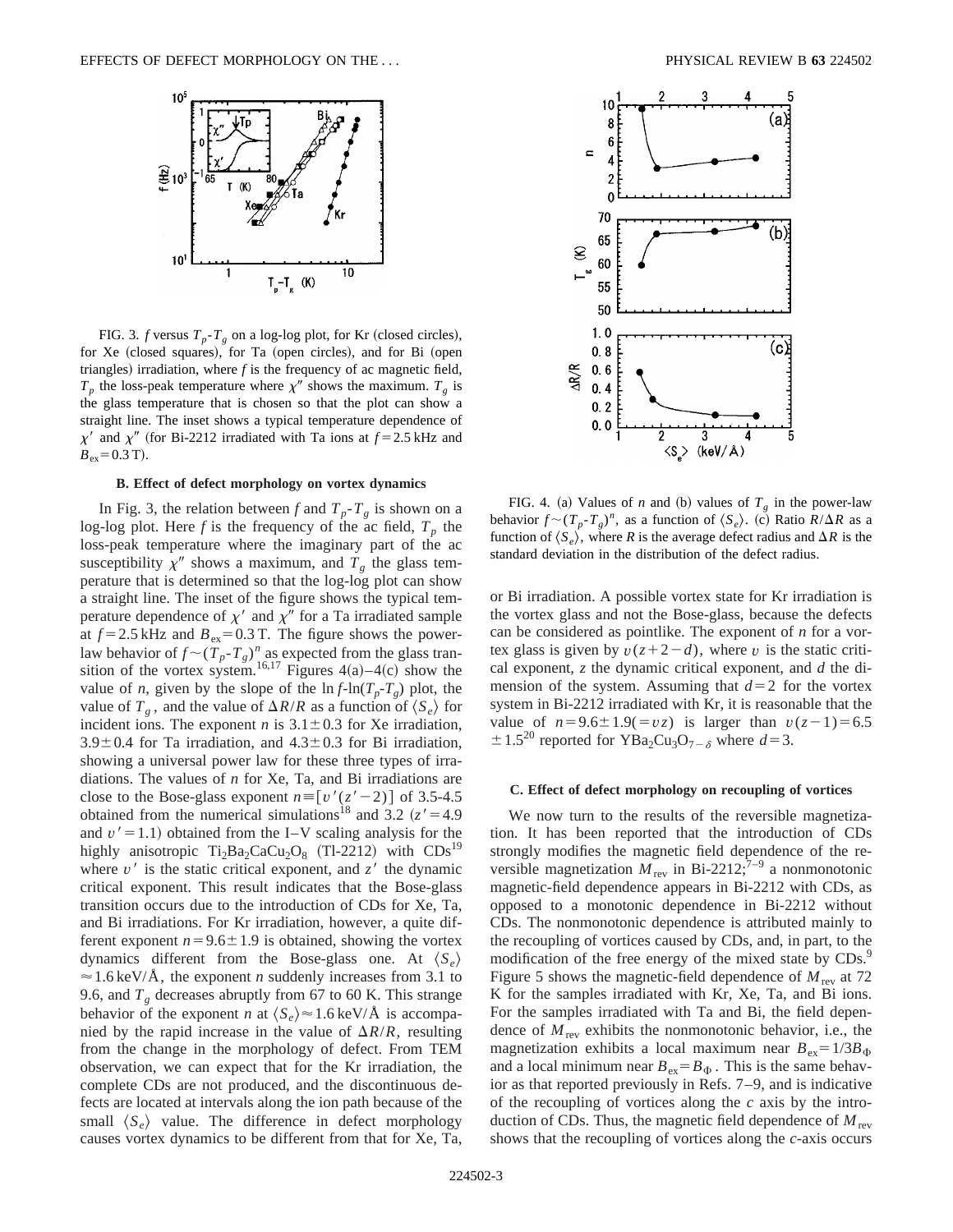

FIG. 5. Magnetic-field dependence of the reversible magnetization  $M_{\text{rev}}$  at 72 K for Bi-2212 irradiated with Kr, Xe, Ta, and Bi ions as well as the unirradiated Bi-2212.

for the Ta and Bi irradiation where  $\langle S_e \rangle$  is larger than 3.3 keV/Å. On the other hand, the nonmonotonic behavior is hardly observed for unirradiated, Kr-irradiated, and Xeirradiated samples. Even after Kr or Xe irradiation, the field dependence of  $M_{\text{rev}}$  gives no evidence of the recoupling of vortices. This result can be explained as due to the strong fluctuation of defect radius along the ion path. When the defect radius fluctuates along the ion path, the vortices are easily depinned at the point where the defect radius is small. As a result, the *c*-axis coupling of vortices is destroyed. For Xe irradiation, although the nonmonotonic field dependence of  $M_{\text{rev}}$  does not appear, the ac susceptibility measurement indicates that the Bose-glass transition is induced by the production of CDs. This is presumably because the  $\langle S_e \rangle$  for 3.5-GeV Xe ion is close to the threshold value for producing complete CDs. As shown above, if the radius of CD strongly fluctuates along the direction of CD, recoupling of vortices due to the existence of CDs does not occur. However, where the glass-transition is concerned, many vortices collectively interact with a defect and the vortex dynamics is not so affected by the fluctuation of CD radius. This is the reason why the Bose-glass transition takes place even for Xe irradiation.

One of the ways to detect the recoupling of vortices more directly is measuring the *c*-axis magnetoresistance  $\rho_c$ .<sup>6</sup> Figure 6 shows the magnetic-field dependence of  $\ln \rho_c$  at the temperature of 72, 74, 76, and 78 K for the samples irradiated with Kr, Xe, and Ta ions. It is known that CDs cause the recoupling of vortices $5,6,21$  and the resultant suppression of *c*-axis magnetoresistance at the magnetic field  $\frac{1}{3}B_{\Phi}$ <sup>6</sup> in Bi-2212. In the present experiment, such a behavior is observed only for Ta-irradiation at 74 K. The rate of increment in  $\ln \rho_c$ with  $B_{ex}$  is reduced in the "plateau" region, which is between  $B_1$  and  $B_h$ , as shown in Fig. 6(a). Here  $B_1$  and  $B_h$  is the lowest and the highest magnetic field where the linear interpolations of  $\ln \rho_c$  in the low field, high field, and plateau region intersect with one another. According to Ref. 6, the weakly correlated pancake vortices form vortex lines in the plateau region because of the recoupling of vortices. On the other hand, for Xe- and Kr-irradiated samples, there is no



FIG. 6. ln  $\rho_c$  as a function of the magnetic field  $B_{\text{ex}}$ , (a) for Ta, (b) for Xe, and (c) for Kr irradiation at the temperatures of  $72, 74$ , 76, and 78 K.

significant plateau region as shown in Figs.  $6(b)$  and  $6(c)$ . Thus, the recoupling of vortices around  $\frac{1}{3}B_{\Phi}$  can be observed in heavy-ion irradiated Bi-2212 when the mean electronic stopping power  $\langle S_e \rangle$  reaches about 3.3 keV/Å.

### **IV. CONCLUSION**

To study the effects of defect morphology on the properties of vortex system, ac susceptibility, reversible magnetization, and *c*-axis magnetoresistance were measured in Bi-2212 irradiated with GeV heavy ions. According to the transmission-electron microscope observations, the fluctuation of defect radius along the ion path increases with decreasing the mean electronic-stopping power  $\langle S_e \rangle$ , and the complete columnar defects are produced when the electronic-stopping power  $\langle S_e \rangle$  is larger than about 3.3 keV/Å. The vortex dynamics investigated by the ac suscep